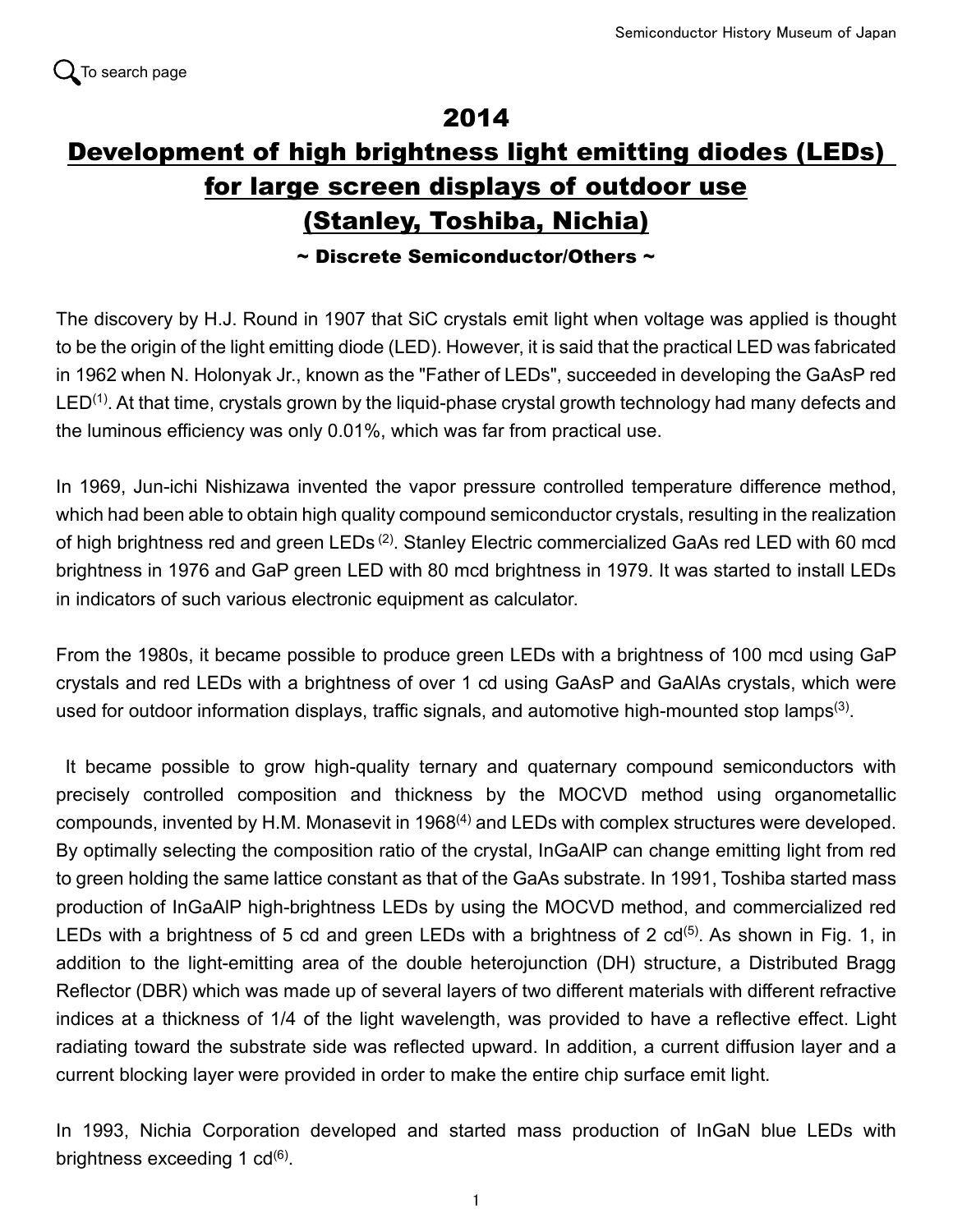As the results, LEDs emitting three primary colors of light (Red, Green, and Blue: RGB) necessary for full-color displays with the brightness of 5000 cd/ $m^2$  and more required for daytime outdoor use became available. Afterward, large screen full-color LED displays have widely been installed for stadium scoreboards, sports facilities etc. from around 1995<sup>(7)</sup>.

Thanks to advances in packaging and other technologies, in the 2010s, ultra-large screen outdoor LED displays with a width of over 100 meters have been realized $(8)(9)(10)(11)$ .



Figure 1 Cross-sectional view of an InGaAlP/GaAs visible light-emitting diode



Figure 2 Brief History of LED Development